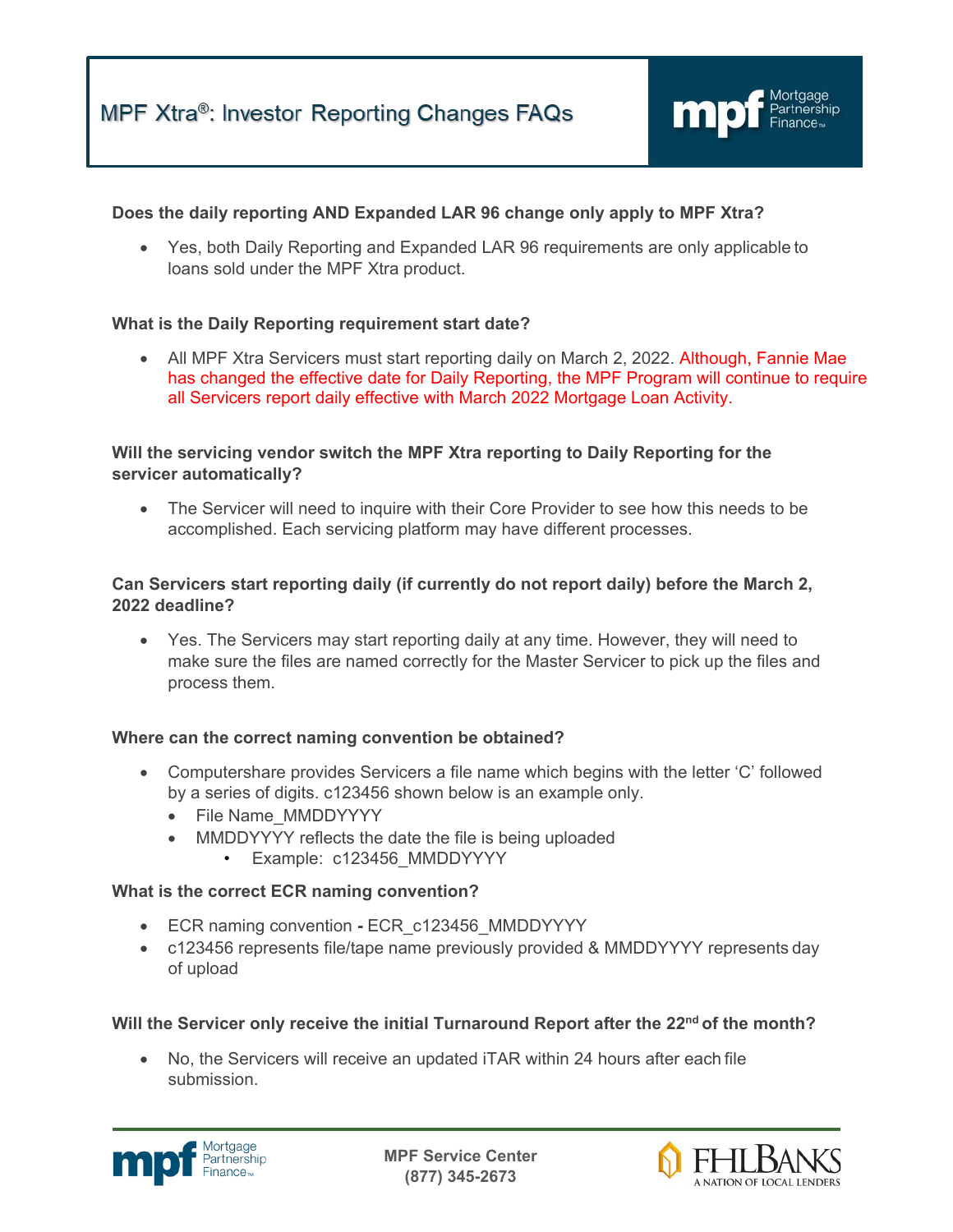## **Will Servicers need to report even if there was no activity in the prior day?**

• No, if there is no activity on a given day, a loan level activity report does not have to be sent.

## **What if there is a loan(s) that hasn't had any activity during the month?**

• The Servicer is to submit a report on the 22nd of the month (or prior Business Day if the 22nd falls on the weekend/holiday) with any loans with no activity that month.

## **On the 22nd of the month, should the Servicer be reporting only loans that have had no activity?**

• No, the Servicer also needs to report loans with activity from the previous Business Day.

### **How will the Servicer know which loans haven't had any activity that month?**

• Servicer's Core Provider will provide the report with those loans just as they currently do for every servicer.

### **When will the Servicer need to report on a newly funded loan(s)?**

• The Servicer would need to report any activity on newly funded loans the following Business Day. If there is no activity on the newly funded loan that month – the loan(s) would need to be on the file uploaded on the  $22<sup>nd</sup>$  of the month (along the other loans with no activity) or on the 1<sup>st</sup> Business Day of the following month if the loan was funded on the 22nd or later in the month.

#### **If a loan has multiple transactions in one month do we report them cumulatively?**

• Yes, they must be reported cumulatively. One line summarizing all activity for that loan from the 1<sup>st</sup> of the month through the date being reported.

### **Are there any changes to the cash remittance requirements?**

• No, the Servicers are still required to remit cash received daily.

### **Are there changes to the delinquency reporting? Will that be daily as well?**

• No, delinquency reporting will still be monthly.



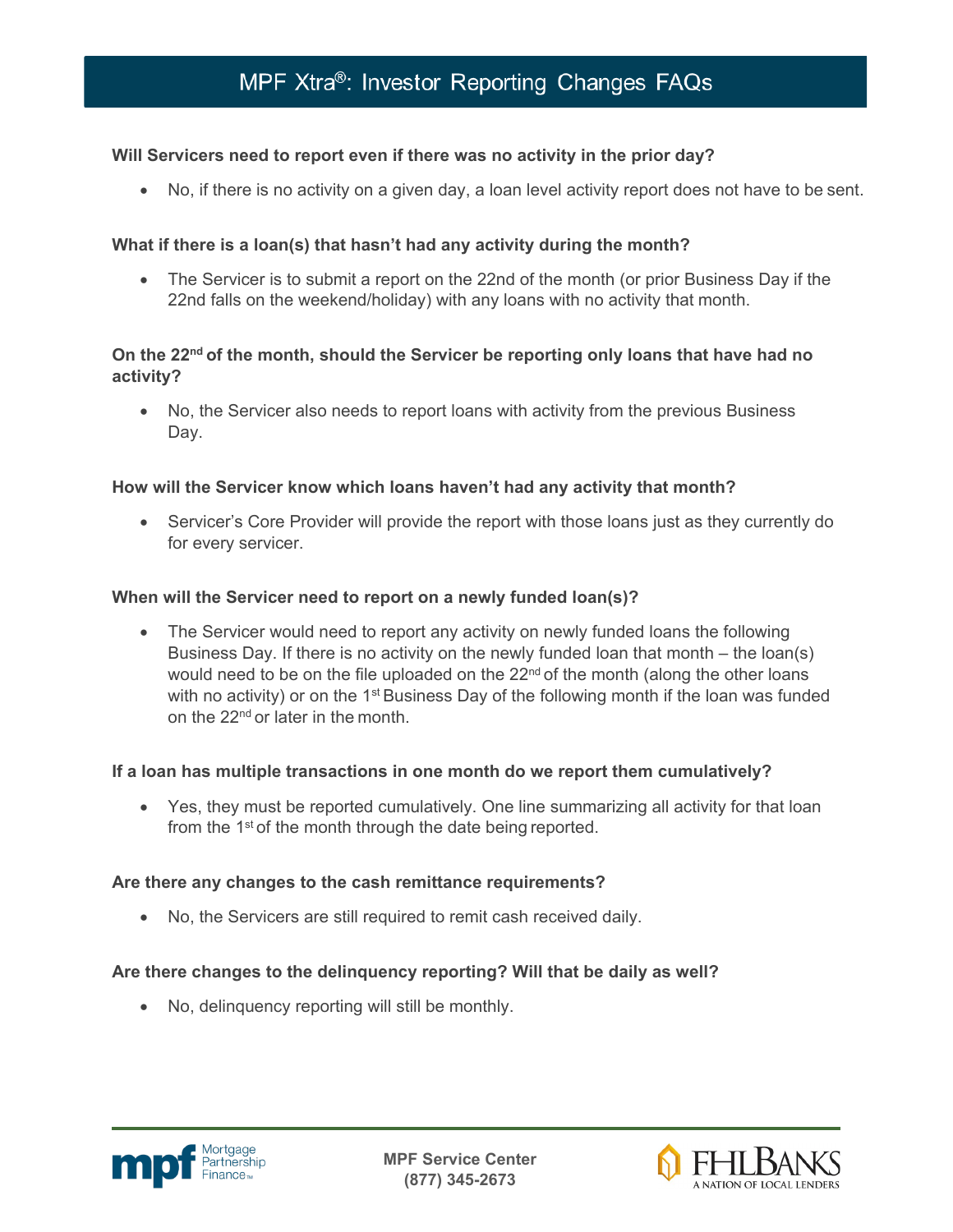## MPF Xtra®: Investor Reporting Changes FAQs

### **When are Servicers required to start reporting using the Expanded LAR 96 file format?**

- Servicers may start using Expanded LAR 96 file format on March 2, 2022.
- The current Excel and ASCII file formats will continue to be accepted until the MPF Program completes the transition to the new format.
- MPF Program will provide more details at a later date on the timing of the transition to the new format.
- The PFI will be required to submit Form SG370-X, 15 days prior to using the Expanded LAR 96 file format.

### **Where can Form [SG370-X](https://www.fhlbmpf.com/docs/default-source/form-sg370-x-mpf-xtra-investor-reporting-change-request/form-sg370-x-mpf-xtra-investor-reporting-change-request-2-18-22f0cbea95f9464715aa2bc46f4b17589f.pdf?sfvrsn=cd8dad1f_0) be found?**

• It can be found in the **[MPF Guides](https://www.fhlbmpf.com/mpf-guides/guides)** under Glossary, Exhibits, and Forms.

## **Is the 15 day window requirement flexible? Can the Servicer submit Form SG370-X less than 15 days prior to the change?**

• No, the Master Servicer needs at least 15 days to make the system changes on their side.

## **Will the Master Servicer accept the Expanded LAR 96 file format prior to March 2, 2022 for testing purposes?**

• No. March 2, 2022 is the earliest the Servicer may start using the Expanded LAR 96 file format, including for testing purposes.

## **Will Computershare continue to accept multiple file types for the Expanded LAR 96 (text/Excel)?**

• No. The Expanded LAR 96 file format must be in a fixed width text file. Any files not in the fixed width text file format will be rejected by the Master Servicer.



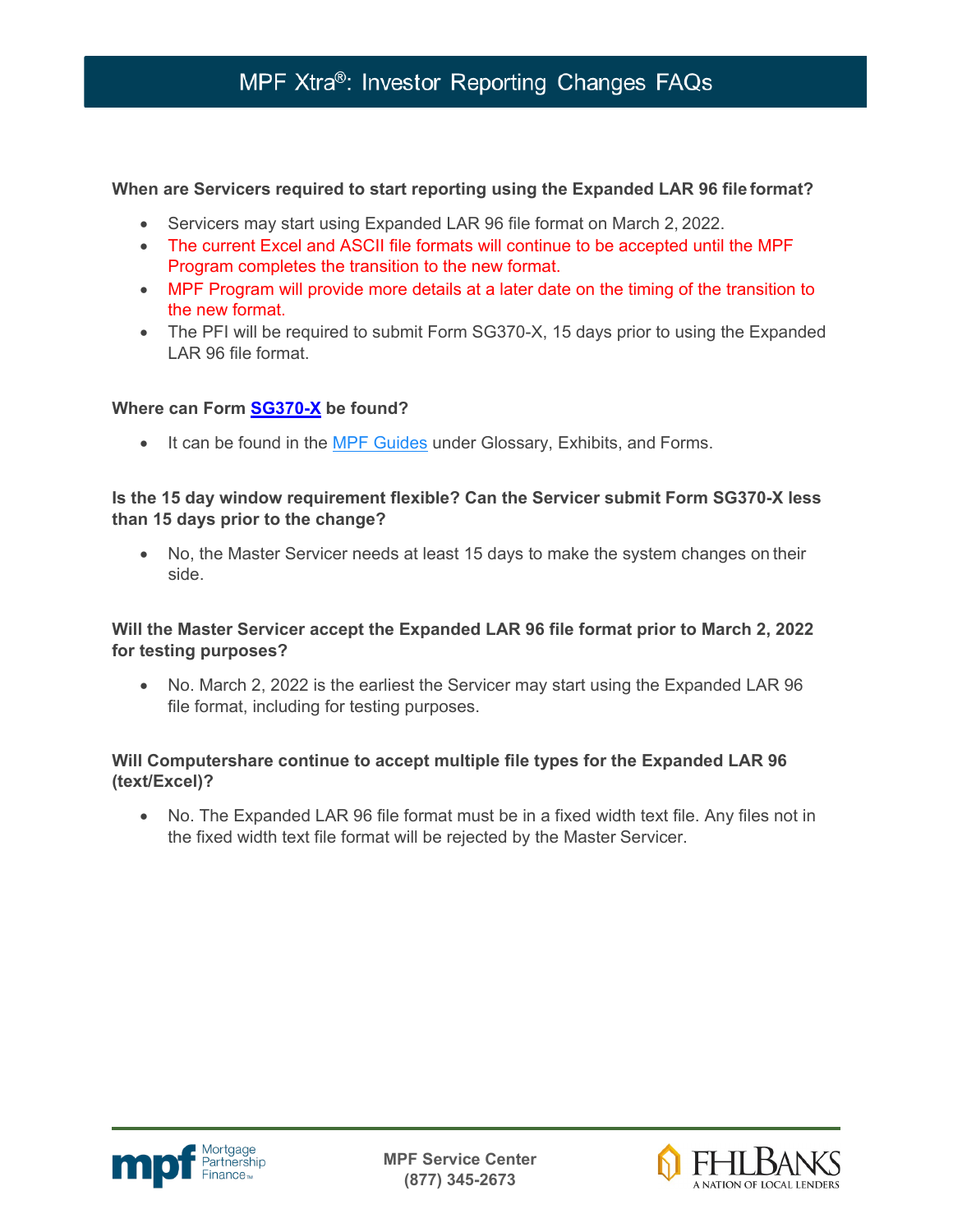## MPF Xtra®: Investor Reporting Changes FAQs

### **Based on the implementation schedule would the Master Servicer need to know when the Servicer will switch to the Expanded LAR 96 file format?**

• Yes, the MPF Program and the Master Servicer will need to know when the Servicer is switching from the ASCII or Excel layout to the Expanded LAR 96 file format. The [Form](https://www.fhlbmpf.com/docs/default-source/form-sg370-x-mpf-xtra-investor-reporting-change-request/form-sg370-x-mpf-xtra-investor-reporting-change-request-2-18-22f0cbea95f9464715aa2bc46f4b17589f.pdf?sfvrsn=cd8dad1f_0)  [SG370-X](https://www.fhlbmpf.com/docs/default-source/form-sg370-x-mpf-xtra-investor-reporting-change-request/form-sg370-x-mpf-xtra-investor-reporting-change-request-2-18-22f0cbea95f9464715aa2bc46f4b17589f.pdf?sfvrsn=cd8dad1f_0) must be submitted at least 15 days prior to the change.

### **Servicers can also begin testing the Expanded LAR 96 file format with the Master Servicer by completing one of the two testing options:**

- 1. Upload the test file to their respective ServicerConnect library with the naming convention of "test\_file\_LAR96". Once uploaded, they should send a notification email to [servicerconnect@wellsfargo.com](mailto:servicerconnect@wellsfargo.com) with the subject line "Expanded LAR96 Format Validation Request".
- 2. Should a service provider not have access to a ServicerConnect library, they can attached the test file to a notification email sent to [servicerconnect@wellsfargo.com](mailto:servicerconnect@wellsfargo.com) with the subject line "Expanded" LAR96 Format Validation Request".

Master Servicer will provide feedback within three Business Days of receipt of the test file. The testing will focus on the file format and not the data content. The Master Servicer will not be reviewing the accuracy of the loan level data provided, but only reviewing and validating that the file is presented in the correct format including field layout. If Servicers have any questions during testing, please email [servicerconnect@wellsfargo.com.](mailto:servicerconnect@wellsfargo.com)

### **Are Servicers reporting the same way they used to, via ServicerConnect?**

• Yes, there are no changes to where the reports should be uploaded.

## **Are due dates changing for the reconciliation Form SG300 and Form SG301-X?**

• No. These reports are still due by Noon EST/EDT on the 1<sup>st</sup> Business Day of the following month.

## **Are Form SG301-X reconciliation requirements changing?**

• When daily reporting starts Servicers must compare cash remitted to activity reported on a daily basis (Form SG301-X vs initial and final TAR) to ensure there are no reconciling differences. Any differences must be researched and remediated by the following Business Day.